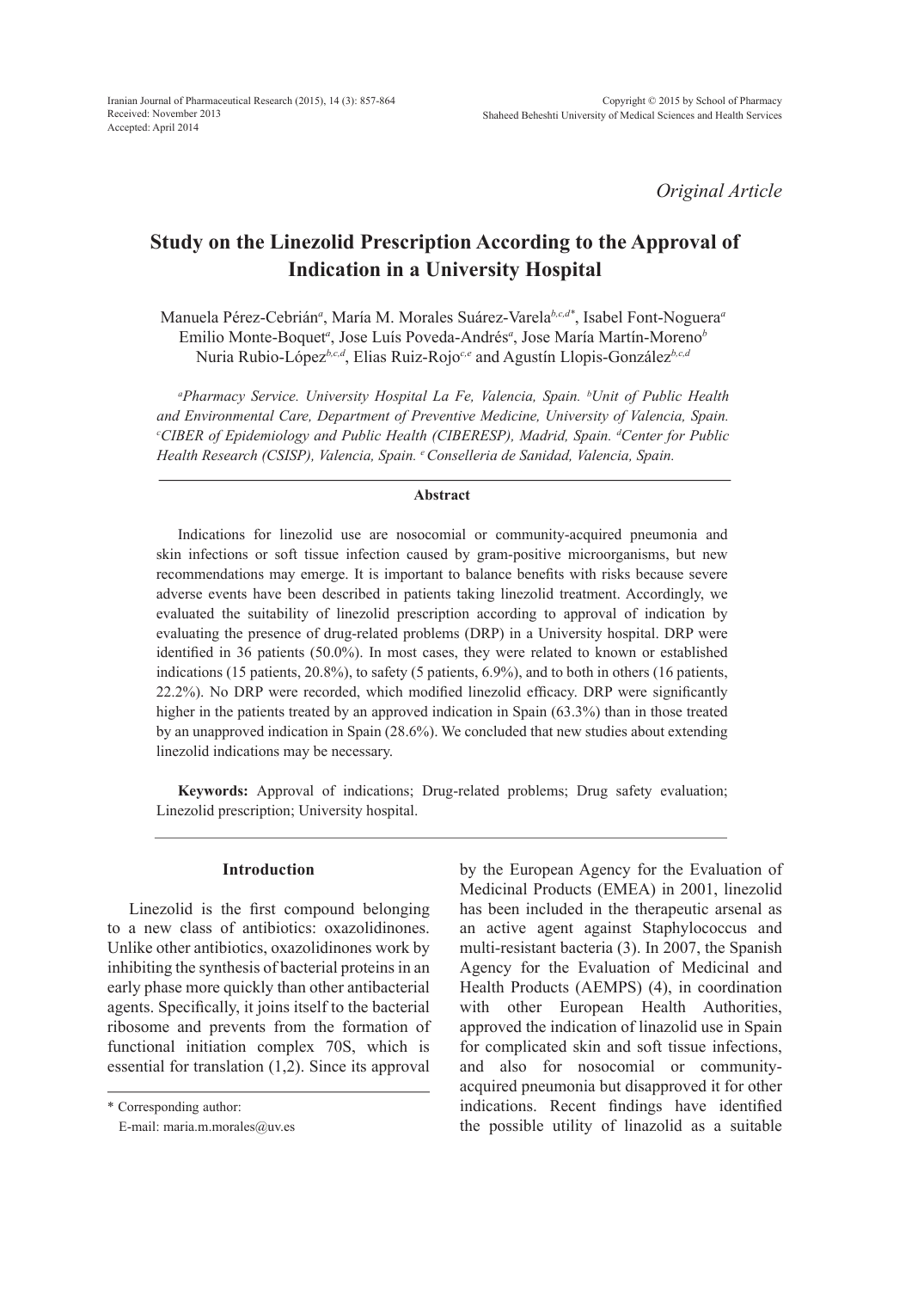candidate to treat other infections (5, 6).

Initially, the indications considered for its use were nosocomial or community-acquired pneumonia due to degree of penetration in pulmonary tissue (7), and infections of the skin or soft tissue arising from gram-positive microorganisms, which are susceptible to this antibiotic. Despite the promising clinical and experimental data, there are still questions pending on issues such as effectiveness, and the possibility of association with efficacy and toxicity in prolonged treatment. This is particularly true for patients with severe infections who are hospitalized in resuscitation units (8). For this reason, it was recommended to restrict the use of linezolid to infections caused by multi-resistant gram-positive microorganisms.

The standard therapy for methicillinresistant Staphylococcus aureus (MRSA) has been traditionally based on vancomycin administration. However, linezolid is theoretically more effective to treat MRSA because it is available intravenously and orally, thus theoretically promoting reduced hospital stays (9). Others argue that with appropriately used antibiotics, new recommendations for linezolid prescription to treat patients may emerge (10).

In order to assess Linazolid, we can employ drug-related problems (DRP), which are an event or circumstance involving drug therapy, which actually or potentially interferes with desired health outcomes.

The aim of this study was to evaluate the suitability of linezolid prescription according to approval of indication by evaluating the presence of Drug-Related Problems (DRP) in a University hospital in Spain.

### **Experimental**

# *Materials and methods*

We carried out an observational prospective study with a cohort of patients in a noncritical condition who were hospitalized in the largest university-teaching hospital in Valencia, Spain (the La Fe University Hospital), with 1,500 beds, between July 2007 and January 2008, following the only condition of having begun intravenous or oral linezolid treatment. Excluded subjects were: pediatric patients (<18 years old); patients admitted to haematology, oncology, resuscitation and intensive care; patients seen for a period less than 24 h; patients transferred to resuscitation or intensive care units after beginning treatment; and patients re-admitted within 7 days of discharge. Finally, we identified 72 patients.

Each patient was registered on a tracking sheet to monitor clinical development and to record the date when the treatment was finished.

While the patients taking linezolid, they were monitored throughout the treatment period, further variable data was collected, as so:

demography (age, sex)

admission, including the prescribing linezolid department and average duration of stay.

diagnosis, indicating if there was approved indication in Spain (AIS) or an unapproved indication in Spain (UIS) by the Spanish Agency of Medication and Health Products (SMHPA).

Treatment characteristics, including antibiogram, sensitivity to linezolid, concomitant antibiotics and treatment duration.

Moreover, those situations which could cause real or potential DRP as regards indications and safety were also recorded.

A drug therapy- (related) problem (DTP) can be defined as an event or circumstance involving drug treatment which actually or potentially interferes with the patient experiencing optimum outcome of medical care. In 1990, L.M. (11). Strand and colleagues classified DTP into different categories. According to these categories, pharmacists generated a list of DTP for each patient. Consequently, pharmacists obtained a clearer picture of the patient›s drug therapy and medical conditions.

We stratified both the clinical diagnoses and the DTR identified after treatment with linazolid (Tables 4 and 5) in both AIS and UIS in order to compare them.

All the parameters corresponding to the above-defined variables were recorded in an Access database (Microsoft Office 2007), which was specifically designed for this purpose. The SPSS PC+ (version 17.0) statistical package was used for statistical processing.

The statistical analysis included the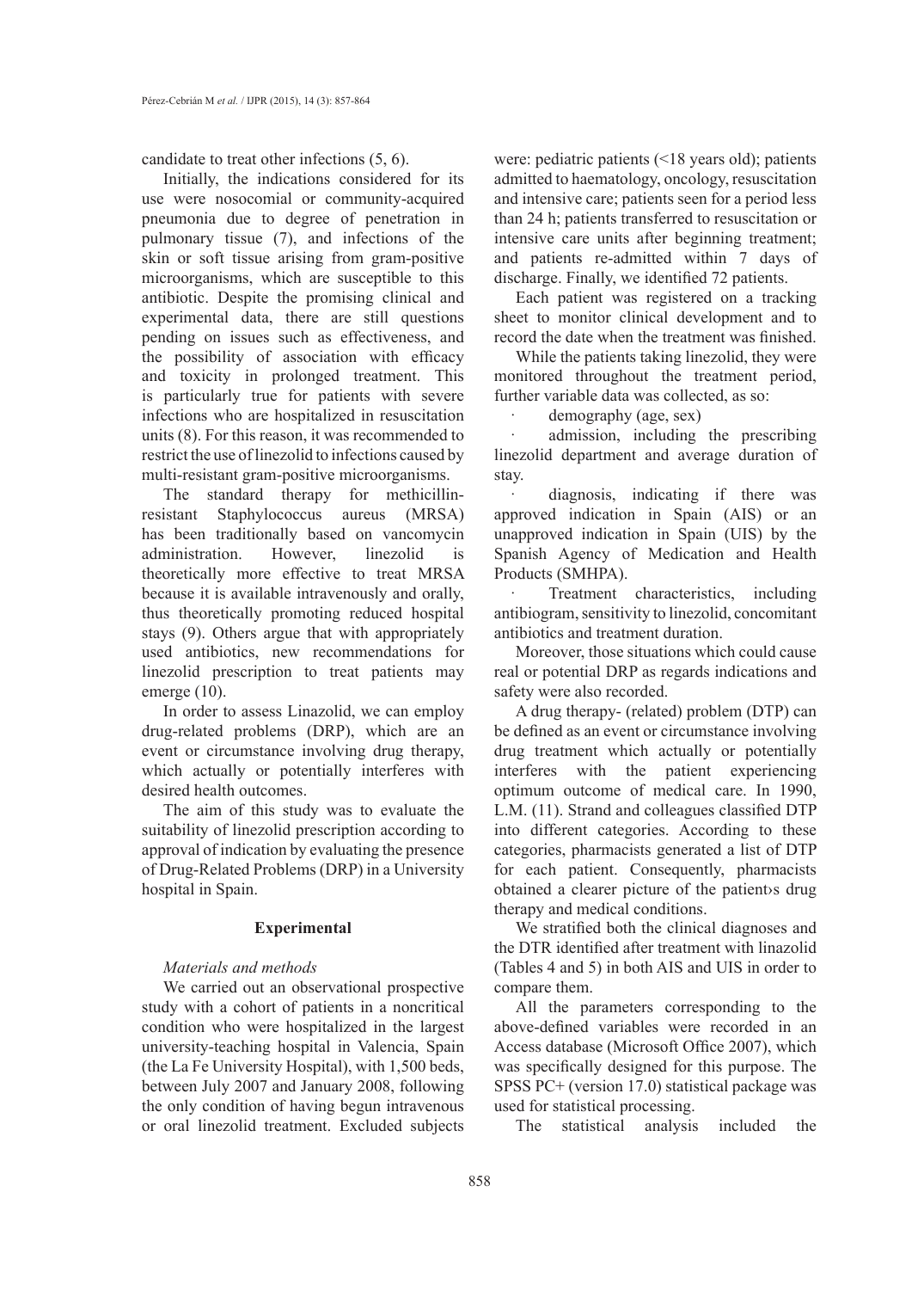**Table 1**. Treatment information and demographic and clinical characteristics (N=72).

| <b>Variable</b>                              | Mean     | <b>SD</b>     |
|----------------------------------------------|----------|---------------|
| Age (years)                                  | 54.0     | 19.1          |
| Length of linezolid treatment (days)         | 16.2     | 17.5          |
|                                              | N(%)     | 95% CI        |
| Men                                          | 46(63.9) | 52.3-74.3     |
| Type of administration                       |          |               |
| Intravenously                                | 31(43.1) | 32.0-54.7     |
| Orally                                       | 20(27.8) | 18.4-38.9     |
| Intravenously and orally                     | 21(29.2) | 19.6-40.4     |
| Concomitant anti-infectious treatments       | 48(66.6) | 55.2-76.8     |
| Renal insufficiency at the time of admission | 14(19.4) | $11.5 - 29.8$ |

SD, Standard Deviation

Renal insufficiency, plasmatic creatinine level >1.4 mg/dl.

descriptive statistics used to compare proportions (Chi-square test). A level of  $p \le 0.05$  in the bilateral comparison was considered statistically significant.

### **Results**

During the study period, 5,109 admissions were recorded in the hospital departments prescribing linezolid. In all these departments, 75 patients (1.5% of total admissions) were treated with linezolid, of whom 3 were excluded: one of them due to short treatment duration (< 24 h); and two others due to readmission within 7 days of the previous episode. Therefore, 72 linezolid-treated patients participated in this study (63.9% men). The mean age of the participants was 54.0±19.1 years. Of the 72 study patients, 31 (43.1%) were administered linezolid exclusively by intravenous administration, 20 (27.8%) by oral administration, and 21 (29.2%) both intravenously and orally. Mean linezolid treatment duration was 16.2±17.5 days. Ten patients were treated for more than 28 days (maximum recommended treatment duration). In 24 patients (33.3%), the only antiinfectious treatment used was linezolid. In 48 (66.6%), linezolid treatment was concomitantly administered with another antibiotic, while a third antimicrobial agent was associated in 13 patients (18.1%); the most commonly used concomitant antibiotic was imipenem/cilastatine; 12.5%, followed by levofloxacin in 7 (9.7%). Finally, 14 patients presented moderate renal insufficiency upon admission (plasmatic level of creatinine, >1.4 mg/dl) (Table 1).

Table 2 shows the distribution of the study patients into the prescribing linezolid hospital departments. We observe that the main sources of patients were the departments of Nephrology, Pneumology and Neurosurgery (9 patients each, 12.5%), followed by the departments of Infectious Diseases (7 patients, 9.7%) and Thoracic Surgery and Lung Transplants (6 patients each, 8.3%).

Table 3 shows the diagnoses of the patients treated with linezolid depending on whether there was an AIS or an UIS. We observe that the most common linezolid indication among the study patients was pneumonia (12 patients, 16.7%), followed by infections from surgical wounds and cystic fibrosis (8 patients each, 11.1%). These indications are all AIS. We found that 44 patients (61.1%) were treated by an AIS, while 28 (38.9%) were treated by an UIS.

Table 4 indicates the microorganisms identified in the study patients according to their sensitivity to linezolid. Microbiological cultures were obtained from 66 patients (91.7%), and the result was negative for 6 of them (9.1%). In 40 of the 60 patients who gave a positive result, the antibiogram showed sensitivity to linezolid. Of these 40 patients, the most commonly identified microorganism was coagulase-negative staphylococcus (14 patients, 35.0%). Altogether, DRP related to linezolid were detected in 36 patients (50.0%). These DRP were all significantly higher in the patients treated with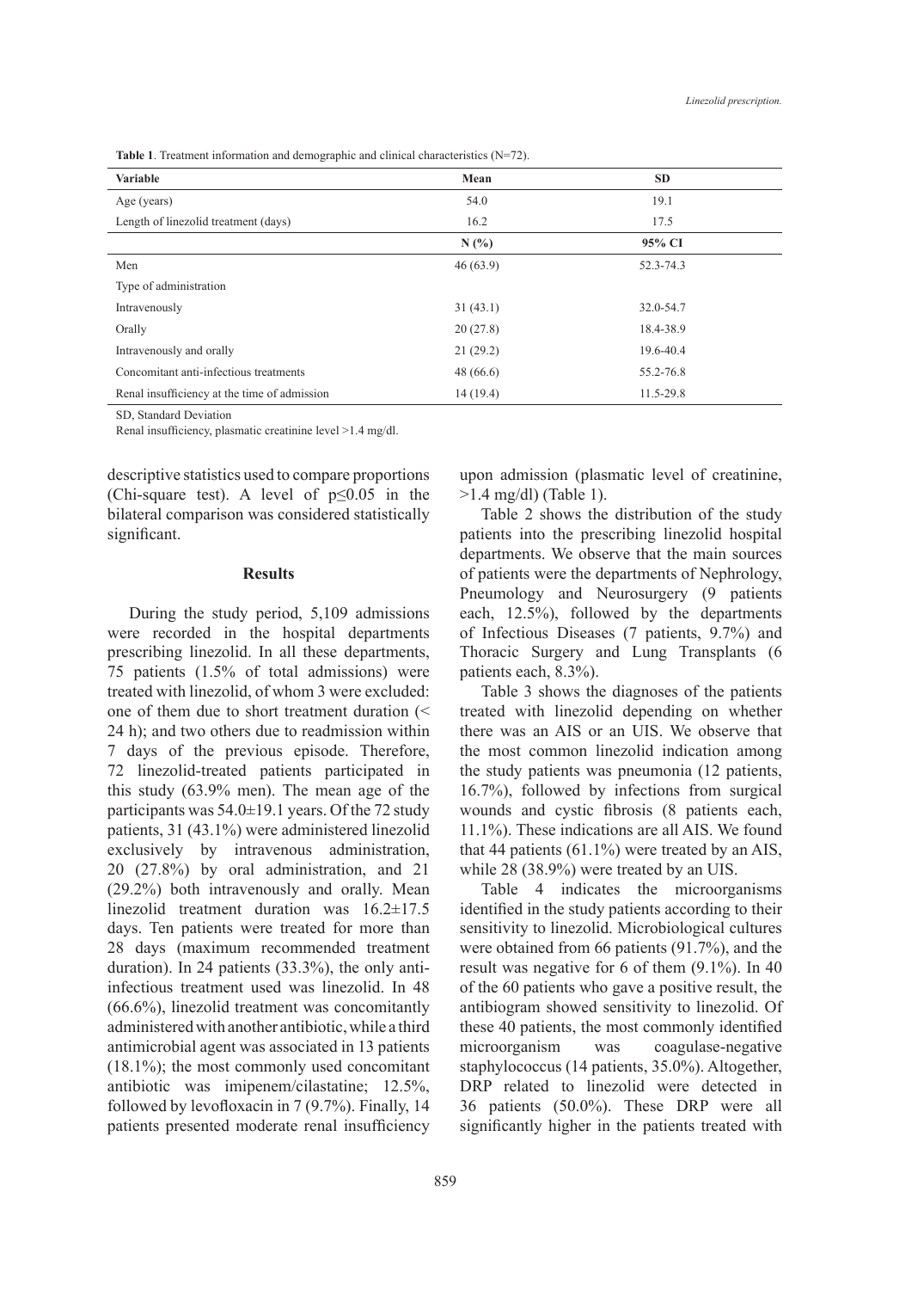| <b>Table 2.</b> Distribution of the study patients moved by preservoing intezonal departments of the hospital.<br><b>Prescribing linezolid departments</b> | N(%       | 95% CI       |  |
|------------------------------------------------------------------------------------------------------------------------------------------------------------|-----------|--------------|--|
| Nephrology                                                                                                                                                 | 9(12.5)   | $6.3 - 21.7$ |  |
| Pneumology                                                                                                                                                 | 9(12.5)   | $6.3 - 21.7$ |  |
| Neurosurgery                                                                                                                                               | 9(12.5)   | $6.3 - 21.7$ |  |
| Infectious diseases                                                                                                                                        | 7(9.7)    | $4.3 - 18.3$ |  |
| Lung transplant unit                                                                                                                                       | 6(8.3)    | $3.4 - 16.5$ |  |
| Thoracic surgery                                                                                                                                           | 6(8.3)    | $3.4 - 16.5$ |  |
| Internal medicine                                                                                                                                          | 6(8.3)    | $3.4 - 16.5$ |  |
| General surgery                                                                                                                                            | 5(6.9)    | $2.6 - 14.7$ |  |
| Vascular surgery                                                                                                                                           | 4(5.6)    | $1.8 - 12.9$ |  |
| Hepatology                                                                                                                                                 | 4(5.6)    | $1.8 - 12.9$ |  |
| Cardiac surgery                                                                                                                                            | 3(4.2)    | $1.1 - 10.9$ |  |
| Digestive medicine                                                                                                                                         | 2(2.8)    | $0.5 - 8.9$  |  |
| Urology                                                                                                                                                    | 1(1.4)    | $0.1 - 6.7$  |  |
| Cardiology                                                                                                                                                 | 1(1.4)    | $0.1 - 6.7$  |  |
| Total                                                                                                                                                      | 72(100.0) | 95.9-100.0   |  |

95% CI, 95% Confidence Interval.

| <b>Table 3</b> . Clinical diagnoses of patients treated with linezolid according to type of indication (approved in Spain (AIS) or unapproved in Spain (UIS)). |
|----------------------------------------------------------------------------------------------------------------------------------------------------------------|
|----------------------------------------------------------------------------------------------------------------------------------------------------------------|

| <b>Clinical diagnosis</b>             | $\mathbf N$ | 95% CI       |  |
|---------------------------------------|-------------|--------------|--|
| AIS                                   |             |              |  |
| Pneumonia                             | 12(16.6)    | $9.4 - 26.6$ |  |
| Cystic fibrosis/pneumonia             | 8(11.1)     | $5.3 - 20.0$ |  |
| Infections of the skin or soft tissue |             | L.           |  |
| Infection of surgical wound           | 8(11.1)     | $5.3 - 20.0$ |  |
| Ischemia MMII degree IV               | 4(5.6)      | $1.8 - 12.9$ |  |
| Cutaneous ulcer                       | 1(1.4)      | $0.1 - 6.7$  |  |
| Open trauma                           | 3(4.1)      | $1.1 - 10.9$ |  |
| Costal wall cellulitis                | 1(1.4)      | $0.1 - 6.7$  |  |
| Lower limb cellulitis                 | 4(5.6)      | 1.8-12.9     |  |
| Abscess                               | 3(4.2)      | $1.1 - 10.9$ |  |
| Total                                 | 44(61.1)    | 49.5-71.8    |  |
| <b>UIS</b>                            |             |              |  |
| Aneurism                              | 5(6.9)      | $2.6 - 14.7$ |  |
| Streptococcal endocarditis            | 1(1.4)      | $0.1 - 6.7$  |  |
| Inflammatory intestinal disease       | 2(2.8)      | $0.5 - 8.9$  |  |
| Aortic stenosis                       | 1(1.4)      | $0.1 - 6.7$  |  |
| Hepatic failure                       | 2(2.8)      | $0.5 - 8.9$  |  |
| Glomerular nephritis                  | 2(2.8)      | $0.5 - 8.9$  |  |
| Neoplasia                             | 4(5.6)      | $1.8 - 12.9$ |  |
| Osteomyelitis                         | 1(1.4)      | $0.1 - 6.7$  |  |
| Peritonitis                           | 1(1.4)      | $0.1 - 6.7$  |  |
| Sepsis                                | 5(6.9)      | $2.6 - 14.7$ |  |
| Catheter dialysis infection           | 3(4.1)      | $1.1 - 10.9$ |  |
| Spondylitis                           | 1(1.4)      | $0.1 - 6.7$  |  |
| Total                                 | 28 (38.9)   | 28.2-50.5    |  |

95% CI, 95% Confidence Interval.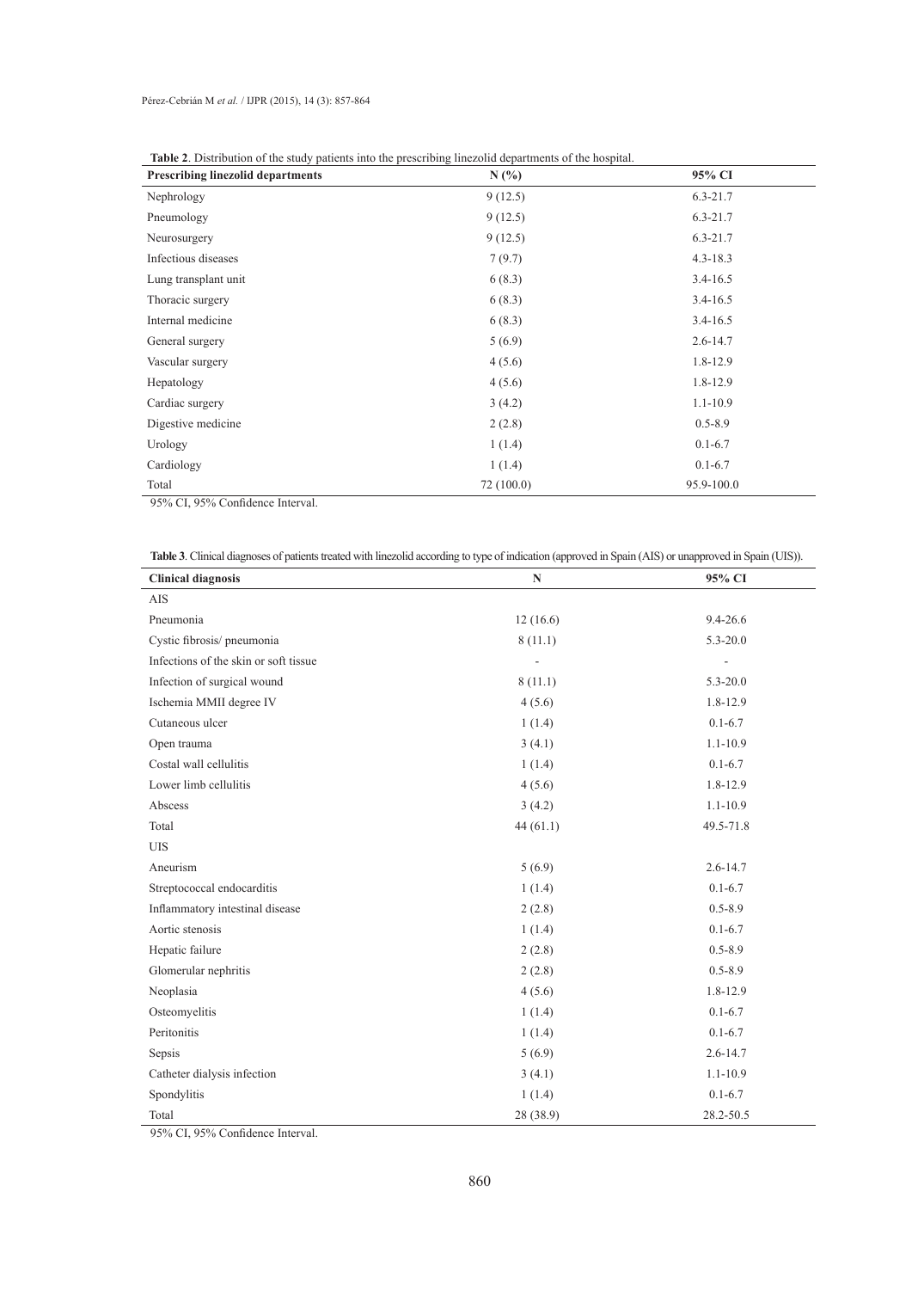| Table 4. Microorganisms identified in the study patients according to sensitivity to linezolid. |  |  |  |
|-------------------------------------------------------------------------------------------------|--|--|--|
|-------------------------------------------------------------------------------------------------|--|--|--|

|                                                       | N(%)      | 95% CI       |
|-------------------------------------------------------|-----------|--------------|
| Absence of culture                                    | 6(8.3)    | $3.4 - 16.5$ |
| Obtaining culture                                     | 66 (91.7) | 83.5-96.5    |
| Negative culture                                      | 6(9.1)    | $3.8 - 17.9$ |
| Positive culture                                      | 60(90.9)  | 82.0-96.2    |
| Microorganism with no proven sensitivity to linezolid | 20(33.3)  | 22.3-45.9    |
| Microorganism with proven sensitivity to linezolid    | 40(66.7)  | 54.1-77.7    |
| Aspergillus versicolor                                | 1(2.5)    | $0.1 - 11.7$ |
| Chryseobacterium meningospticum                       | 1(2.5)    | $0.1 - 11.7$ |
| Corynebacterium sp.                                   | 1(2.5)    | $0.1 - 11.7$ |
| Enterococcus faecalis                                 | 1(2.5)    | $0.1 - 11.7$ |
| Enterococcus gallinarum                               | 1(2.5)    | $0.1 - 11.7$ |
| Enterococcus sp.                                      | 1(2.5)    | $0.1 - 11.7$ |
| Prenotella loescheii                                  | 1(2.5)    | $0.1 - 11.7$ |
| Staphylococcus aureus                                 | 7(17.5)   | $8.0 - 31.6$ |
| Staphylococcus aureus (methicillin-resistant)         | 11(27.5)  | 15.4-42.8    |
| Staphyloccus coagulase negative                       | 14(35.0)  | 21.5-50.6    |
| Staphyloccus homini                                   | 1(2.5)    | $0.1 - 11.7$ |
| Total                                                 | 40(100.0) | 92.8-100.0   |

95% CI, 95% Confidence Interval.

linezolid by an AIS (63.6%) than in those treated by an UIS (28.6%); p-value=0.004.

Of the 36 DRP related to linezolid detected, 15 (41.7%) referred to known or established indications, 5 (13.9%) to safety, and 16 (44.4%) to both indications and safety. No differences were found between patients treated with linezolid by an AIS and those by an UIS (Table 5).

## **Discussion**

In the present study, we found that the DRP in the use of Linazolid in Spain were identified in 50% of the study patients. In most cases, they were related to indications (20.8%), to safety in others  $(6.9\%)$  and even to both  $(22.2\%)$ . No DRP were recorded, which modified linezolid efficacy. DRP were significantly higher in the patients treated by AIS (63.3%) than those treated by an UIS (28.6%).

Pharmacological monitoring, classified by clinical area, permitted us to study 72 patients treated with linezolid; that is, 1.5% of total admissions in the hospital departments prescribing linezolid over a 7-month period. This use seems quite widespread when considering the restricted nature of the drug, and it could be due to a possible cause inferred from the study results; that is, there is often a high infection rate due to gram-positive multi-resistant

**Table 5**. Drug-related problems (DRP) according to the type of indication of linezolid (approved in Spain (AIS) or unapproved indication in Spain (UIS)).

| DRP type            | AIS $(N=44)$ |              | $UIS(N=28)$ |              |         |
|---------------------|--------------|--------------|-------------|--------------|---------|
|                     | N(%)         | CI 95%       | N(%)        | CI 95%       | p-value |
| Indication          | 12(27.3)     | 15.7-41.7    | 3(10.7)     | $2.8 - 26.4$ | 0.092   |
| Safety              | 4(9.1)       | $3.0 - 20.5$ | 1(3.6)      | $0.2 - 16.4$ | 0.672   |
| Indication + Safety | 12(27.3)     | 15.7-41.7    | 4(14.3)     | $4.7 - 31.0$ | 0.196   |
| Total               | 28(63.6)     | 48.7-76.8    | 8(28.6)     | 14.2-47.1    | 0.004   |

CI 95%, 95% Confidence Interval

p-value, Chi-square test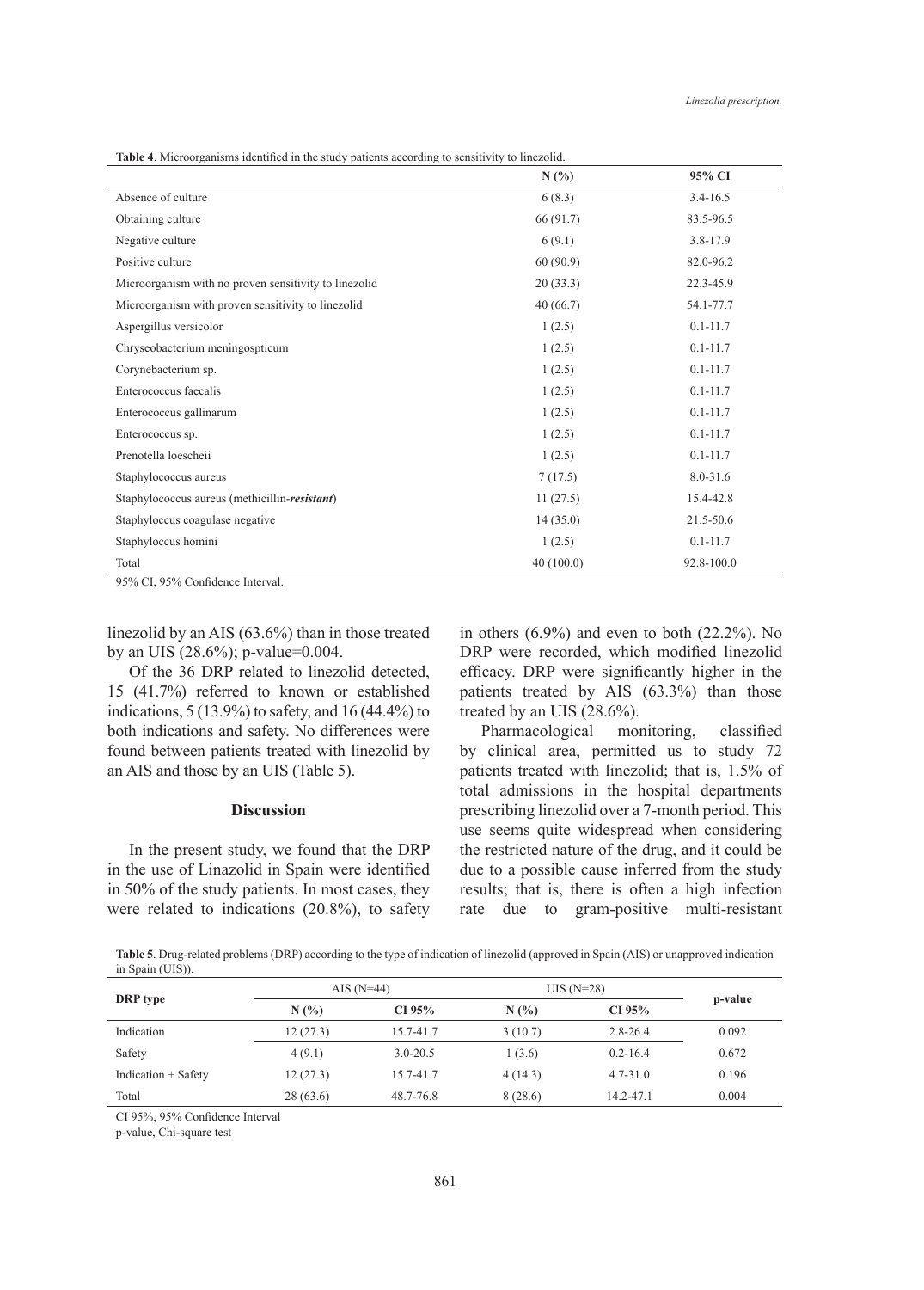microorganisms, which is a pressing problem in numerous hospitals.

As previously stated, linezolid is one of the main alternatives to vancomycin to treat infections caused by MRSA. However, this was the indication (using strict criteria with culture and antibiogram documentation) in only 15.3% of the patients. The overall infection rate due to MRSA in the study patients admitted to the hospital departments was 2.1%, which is slightly higher than the 1.5% rate observed in all the hospital departments over the same period. This is because the study included the units which traditionally present high MRSA prevalence. The main source of patients came from the Pneumology ward, with a high proportion of patients with pneumonia and cystic fibrosis, followed by the Nephrology ward, where catheter manipulation favours the colonisation of gram-positive microorganisms.

The exclusion criteria for the study patients were based on a former bibliographic review which focused on avoiding information biases in the results.

One of the principal strategies to control MRSA from propagating in the community is based on the detection of possible carriers, hygienic measures, and the isolation of the colonised or infected patients (12). After their recent extensive bibliographic review, Avdic and Cosgrove (13) proposed emphasizing the importance of opening and draining purulent lesions and of attending wounds; adjuvant antibiotic treatment should be specified according to the localization and extension of the disease, the systemic symptoms and the risk factors noted in each patient. The best treatment for this pathogen has not yet been determined, except for the use of non-beta-lactamase antibiotics, such as trimetoprim/sulphametoxazol, clindamicine, tetracycline and linezolid. Vancomycin and daptomicine should also be considered a parenteral therapy and severe pathologies (pneumonia or necrotic fasciitis) may require being admitted into an ICU (13, 14).

Although vancomycin-resistant enterococci (VRE) prevalence is low (1-4%) in Spain, its rise can be attributed to the extended use of vancomycin (15). Vancomycin continues to be a gold-standard option for the treatment

of MRSA, although linezolid, minocycline, daptomycine and tigecycline are considered more effective as they also avoid increased resistance to staphylococci and VRE prevalence (16). Thus, linezolid is proposed as an alternative to vancomycin to treat MRSA in nosocomial pneumonia, especially in patients with renal failure, for whom vancomycin (which obeys a concentration-dependent kinetics and whose dosage should be based on creatinine clearance) is frequently underdosed (17).

One of the main purposes of the protocols and guidelines to promote the rational use of antibiotics is the precise compliance with their indications. In 2007, the EMEA approved the use of linezolid to treat community-acquired and nosocomial pneumonia, as well as infections of the skin and the soft tissue resulting from grampositive microorganisms. Bacteraemia is not mentioned in the therapeutics indications section of the EU label. The US label contains a more extensive list of therapeutic indications, which includes uncomplicated skin and skins structures infections, and the description of specific pathogens for each indication. The absence of pathogenic germ specification, combined with different diagnoses, can cause variation in prescriptions, and even distinct interpretations (18).

In the present study, the indications in 28 cases (38.9%) do not correspond to those approved because of the vast variation in the pathological processes motivating its use. However, this should be considered with much caution as diagnosis upon admission does not necessarily reflect the ensuing septic complications which might have motivated linezolid prescription.

Given the variety of samples and isolated organisms, concomitant antibiotic treatment was used in 66.6% of the patients, and the most common of these was imipenem/cilastatin and levofloxacin. These antibiotics duplicate the effect of linezolid by covering a similar or extended spectrum of activity via different mechanisms. In other cases, additional antibiotics were needed given the confirmed sensitivities.

Although creatinine clearance was not specifically determined in our patients, a plasmatic level of creatinine of >1.4 mg/dl was empirically established as a threshold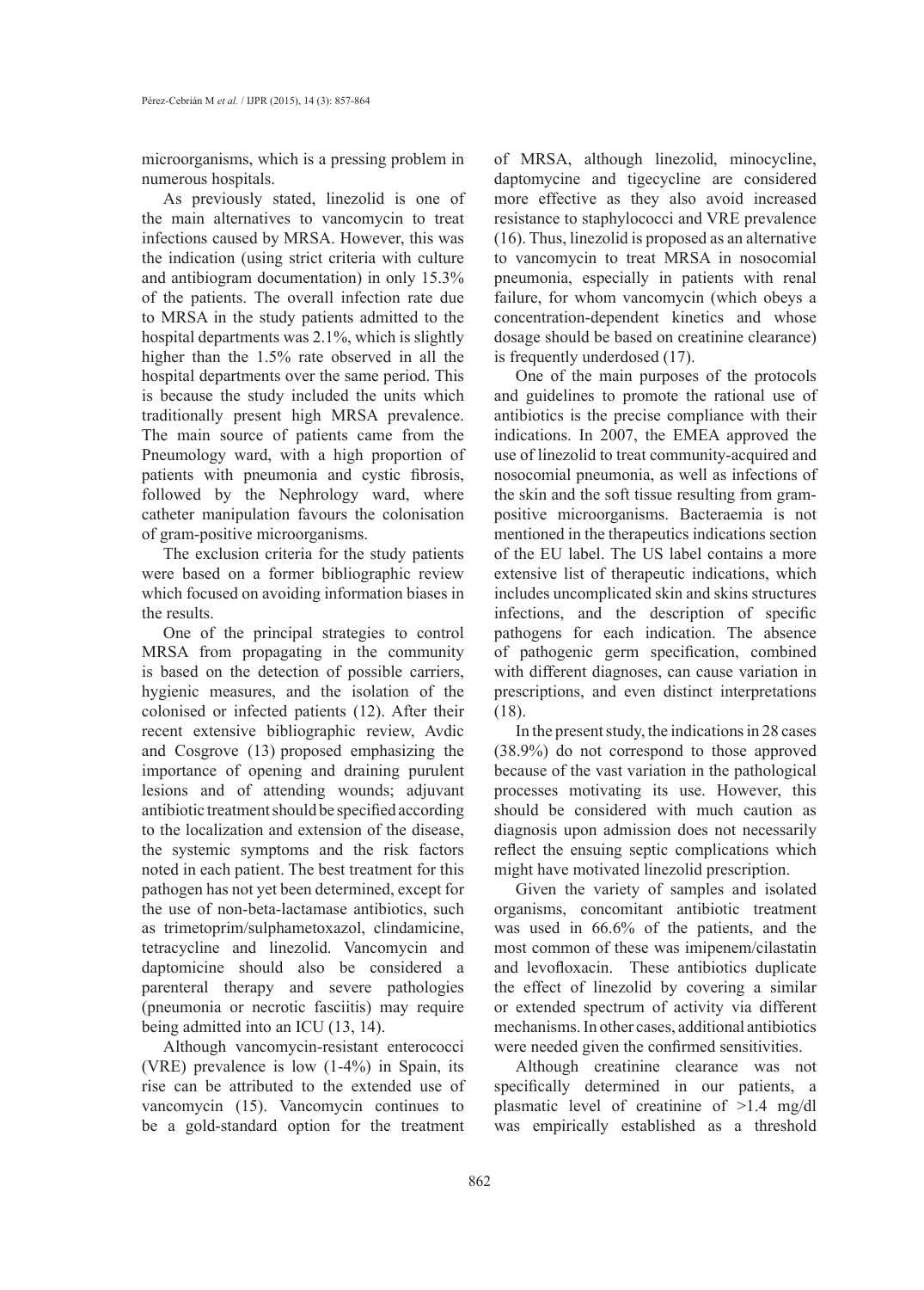*Linezolid prescription.*

for possible renal failure, even in the earliest stages, showing 14 (19.4%) patients with renal insufficiency according to this criterion.

All the patients were administered linezolid exclusively by intravenous administration in 31 (43.1%), exclusively orally in 20 (27.8%), and by both routes sequentially in 21 (29.2%). The existence of the antibiotic with oral bioavailability of nearly 100% facilitates sequential therapy: a) once oral tolerance begins; b) if it is utilized since treatment commenced; c) to occasionally continue treatment at home. The mean treatment duration in this study was  $16.2 \pm 17.5$  days, which is slightly longer than that recommended (10- 14 days), and it even exceeded the maximum duration recommended in some cases.

In the present study, DRP were identified in 36 patients (50.0%). In most cases, there were related to indications (15 patients, 20.8%). The causes included in this category correspond to inappropriate prescription, therapeutic duplication and indication without an antibiogram. In other cases, DRP were related to safety (5 patients, 6.9%). In 16 patients (22.2%), problems combining indications and safety were detected. However, no DRP were recorded, which modified antibiotic efficacy. This last category, however, should be considered with caution as directly monitoring patients' clinical evolution is not always possible.

These DRP were all significantly higher in the patients treated with linezolid by an AIS (63.6%) than in those treated by an UIS (28.6%). Hence, new studies into extending linezolid indications may be necessary.

This observational study presents some limitations, mainly the smaller number of patients included, the variety of the choice of alternative antibiotics and the treatment duration of the patients making up the sample. However, one of the determinant factors to obtain maximum clinical efficacy is the *in-vitro* determination of the sensitivity levels of the antibacterial activity through minimum inhibiting concentrations (MIC), which mark the concentrations needed to inhibit bacterial growth. Thus, sensitive microorganisms to linezolid present an MIC of  $\leq$ 2mg/dl<sup>19</sup>. This may be another study limitation as MIC determinations in antibiograms do not form part of our hospital´s protocol.

### **Acknowledgment**

We are especially grateful to the "La Fe" University Hospital, Valencia, Spain.

#### **References**

- (1) Shinabarger DL, Marotti KR, Murray RW, Lin AH, Melchior EP, Swaney SM, Dunyak DS, Demyan WF and Buysse JM. Mechanism of action of oxazolidinones: effects of linezolid and eperezolid on translation reactions. *Antimicrob. Agents Chemother.* (1997) 41: 2132-2136.
- (2) Vara Prasad JV. New oxazolidinones. Curr. Opin. *Microbiol.* (2007) 10: 454-60.
- Technical data. Zyvoxid® Pfizer (2009). Available (3) from: URL: http://www.agemed.es.
- Agencia Española de Medicametnos y Productos (4) Sanitarios-AEMPS (2010). Available from: URL: http:www.aemps.gob.es.
- (5) Cottagnound P, Gerber CM, Acosta F, Cottanound M, Neftel K and Täuber MG. Linazolid against penicillinsensitive and resistant pneumococci in the rabbit meningitis model. *J. Antimicrob. Chemother.* (2000) 46: 981-985.
- (6) Curtin J, Cormican M, Fleming G, Keelehan J and Colleran E. Linazolid compared with eperezolid, vancomycin, and gentamicin in an in vitro model of antimicrobial lock therapy for *Staphylococcus epidermidis* central venous catheter-related biofilm infection. *Antimicrob. Agents Chemother.* (2003) 47: 3145-3148.
- (7) Honeybourne D, Lobin C, Jevons G, Andrews J and Wise R. Intrapulmonary penetration of linezolid. *J. Antimicrob.* (2003) 51: 1431-1434.
- Carlet J and Benali A. Is an alternative to glycopeptides (8) for treating methicillin-resistant Staphylococcus aureus infections available? *Réanimation* (2006) 15: 176-179.
- (9) Shorr AF. Epidemiology and economic impact of meticillin-resistant Staphylococcus aureus: review and analysis of the literature. *Pharmacoeconomics* (2007) 25: 751-768.
- $(10)$  Duhalde V, Lahille B and Camou F. Proper use of antibiotics: a prospective study on the use of linezolid in a French university hospital. *Pathol. Biol*. (2007) 55: 478-481.
- (11) Strand LM, Morley PC, Cipolle RJ, Ramsey R and Lamsam GD. Drug-relative problems: their structure and function. *DICP.* (1990) 24: 1093-1097.
- (12) Muto CA, Jernigan JA, Ostrowsky BE, Richet HM, Jarvis WR, Boyce JM and Farr BM. SHEA guideline for preventing nosocomial transmission of multidrugresistant of strains of Staphylococcus aureus and Enterococcus. *Infect. Control Hosp. Epidemiol. (*2003) 24: 362-386.
- $(13)$  Avdic E and Cosgrove SE. Management and control strategies for community-associated methicillinresistant Staphylococcus aureus. *Expert. Opin.*